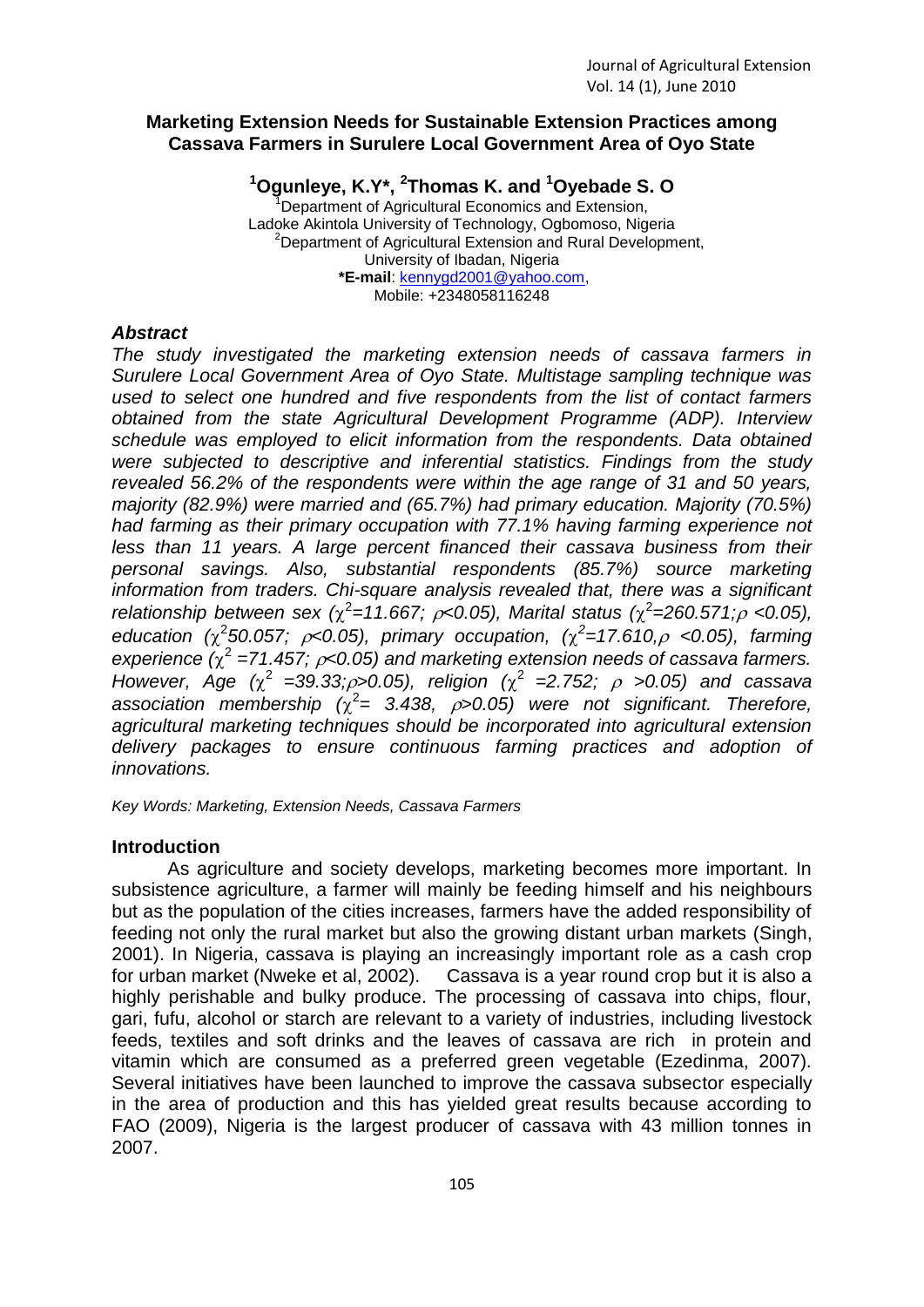In order to have sustainable increase in cassava production the market has to be well developed. Adegeye and Dittoh (1985) defined marketing as concerning all stages of operation which aid the movement of commodities from the farm to the consumer and these include assemblage of goods, storage, transportation, processing, grading and financing of all these activities. It therefore involves all the business activities carried out for the flow of goods and services from the point of initial production until they reach the ultimate consumer. It was further stated that market exists whenever buyers and sellers can be in touch with one another. Buyers and sellers may not necessarily meet face to face before a market exists. The most important factors for the existence of market are that the goods to be sold must exist, there must be buyers and seller and both must agree on a price. For the farmer, the strategic function of a marketing system is to offer him a convenient outlet for his produce (FAO, 1997). Communication plays a vital role in determining the success or failure of commercialization/ marketing of the agricultural produce. The extension system in the rural areas should be re-oriented to meet the challenges in 21st century due to globalisation (Singh, 2001).

Erahbor and Emokaro, (2007) also stated that marketing sub-sector increasingly tend toward commercialization. Srivastava, (2007) stated that it has become absolute necessity to shift extension focus from production-orientation to market-led extension which results in increasing farm income. Market-led extension help the farmers to minimize the production costs, improve the quality of farm produce, increase the product value and marketability resulting in increase of income to the farmers. Marketing extension are activities which extension workers can carry out to assist farmers with their marketing (FAO, 2002). Therefore, for extension workers to really assist farmers in this regard, it is important to assess from the farmer's perspective in the areas in which assistance is needed for cassava marketing because programs or services can be effective only when they meet real needs and when the target population agrees that it has those needs (Posavac and Carey, 1992) so as to guaranty continuous adoption of extension practices for cassava production. In view of the above, the study was conducted to identify the personal characteristics of the respondents, investigate sources of information available to farmers on cassava marketing and determine the agricultural marketing extension needs of cassava farmers in the study area.

### **Methodology**

This study was carried out in Surulere Local Government Area (LGA) of Oyo State. The local government headquarter is Iresa- Adu in Ogbomoso. It is located in the south western part of Nigeria. It also shares boundaries with Ifelodun LGA, Orolu LGA) in Kwara State, Oriire Local Government, Ogbomoso North and South LGA. The LGA comprises the following wards, Bayooje, Gambari, Iwofin, Iresa-Apa, Arolu, Iresa-adu, Iregba, Oko, Mayin and Ilajue. Farming and trading are the major primary and secondary occupation of the people in the area. Other income generating activities includes, fishing, teaching, carpentry, craft work, weaving and agricultural processing. The population of study is made up of cassava farmers in Surulere Local Government of Oyo state.

Multi stage sampling technique was used to select respondents used for the study. In the first stage, three wards (Gambari, Iresa-Apa and Iresa-Adu) were purposively selected because of the predominant cassava production in the area. Gambari, Iresa-Apa and Iresa-Adu wards comprises 32, 48 and 32 villages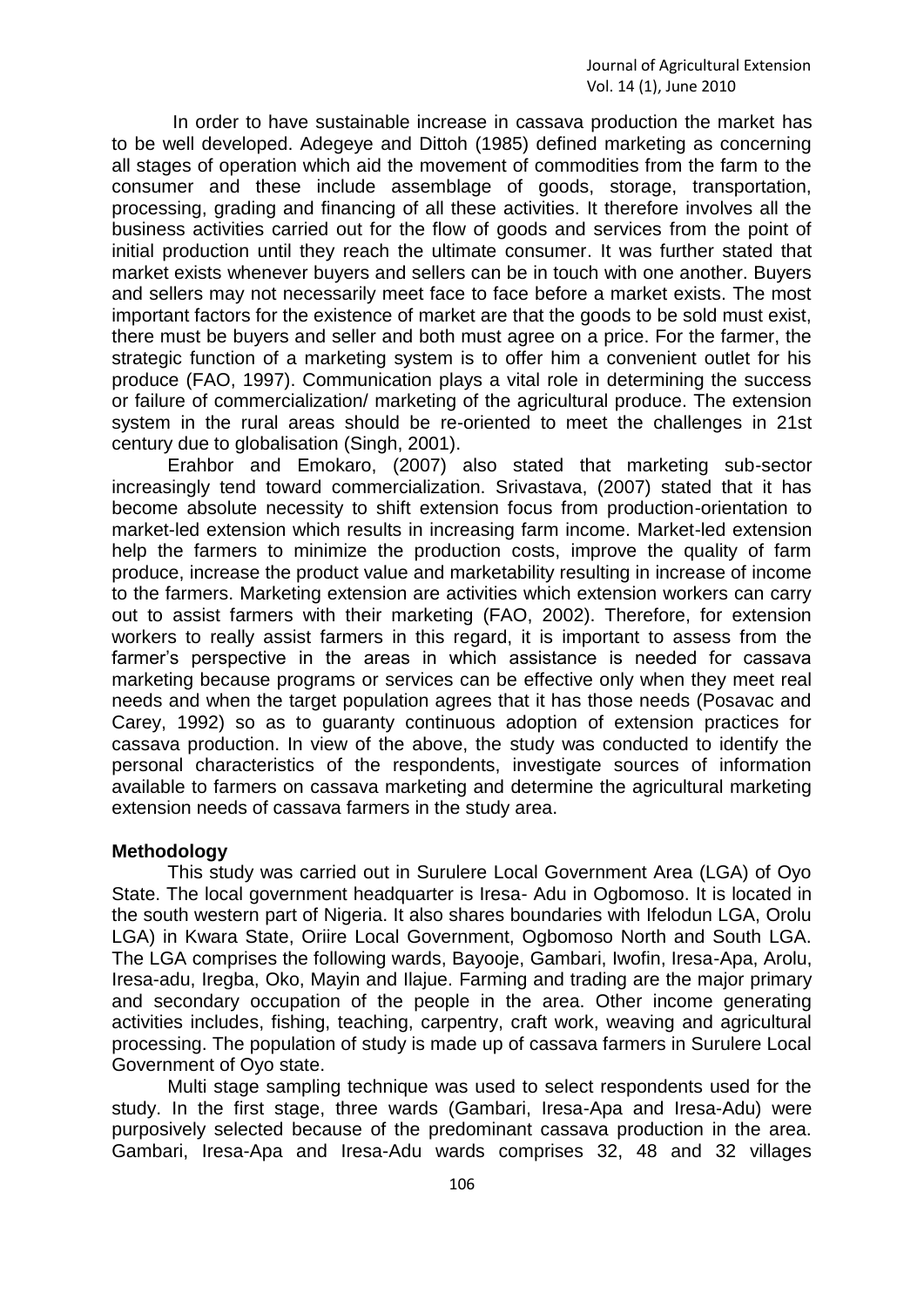respectively. In the second stage, ten percent (3, 5 and 3) of the villages in each ward was randomly selected to give a total of 11 villages across the sampled wards. Using the list of registered farmers for the sampled villages obtained from Agricultural Development Project Zonal Office in the state, ten (10) respondents were selected through random sampling technique from each of the sampled villages to give a sample size of 110. However, only one hundred and five (105) interview guides were analyzable having a response rate of 95.5%.

Data collected through interview schedule were analysed using statistical tools; (i) Frequency distribution and percentage were used to indicate the proportion of responses to certain variables. (ii) Chi-square was used to test relationship between personal characteristics and farmers' marketing extension needs

### **Results and Discussion**

#### *Socio-economic characteristics*

From table 1, 66.7 percent of the respondents were males, while the rest (33.3 %) were females, majority of the respondents (82.9%) were married, while only 6.7% were single. More than half (56.2%) of the respondents were in the age range 31-50, few (29.5%) were in the age range of 51-60, 9.5% were older than 60 while 4.8% were younger than 30. It clearly shows that most of the respondents were in their active and productive age group hence they will maximize the use of extension information. The findings reveal that about 65.7% of the respondents had primary education, 14.3% had secondary education. The result thus identifies low literacy level of the respondents in the study area .Majority, (70.5%) of the respondents were into farming while (29.5%) were into trading. The result justified the study area as a predominantly agrarian community.

On years of experience, the table reveals that 77.14% of the respondents had more than 11years of experience in cassava farming, 17.15% had between 6 to 10 years of experience and 5years of experience (5.71%). It therefore implies that the respondents are well experienced in cassava production. Considering distribution of respondents by kinds of farmers' help groups, about half (50.5%) of the respondents were into cooperative society, very few (9.5%) respondents belonged to Itesiwaju and Alasopo help groups, while (40%) did not belong to any group. From this result, barely half of the respondents obtained benefit like credit facilities, advisory services and marketing information to improve production potentials. Also, the table shows that majority (90.1%) of the respondents had access to fund for cassava enterprise from personal savings, 39% sourced for fund by obtaining loans from friends and relatives while more than half (57.1%) got fund from the cooperative societies. The implication is that many of the respondent's access fund from personal servings and cooperative society to service their various cassava enterprises.

| Table 1: Distribution of respondents by personal characteristics |                  |                   |
|------------------------------------------------------------------|------------------|-------------------|
| <b>Characteristics</b>                                           | <b>Frequency</b> | <b>Percentage</b> |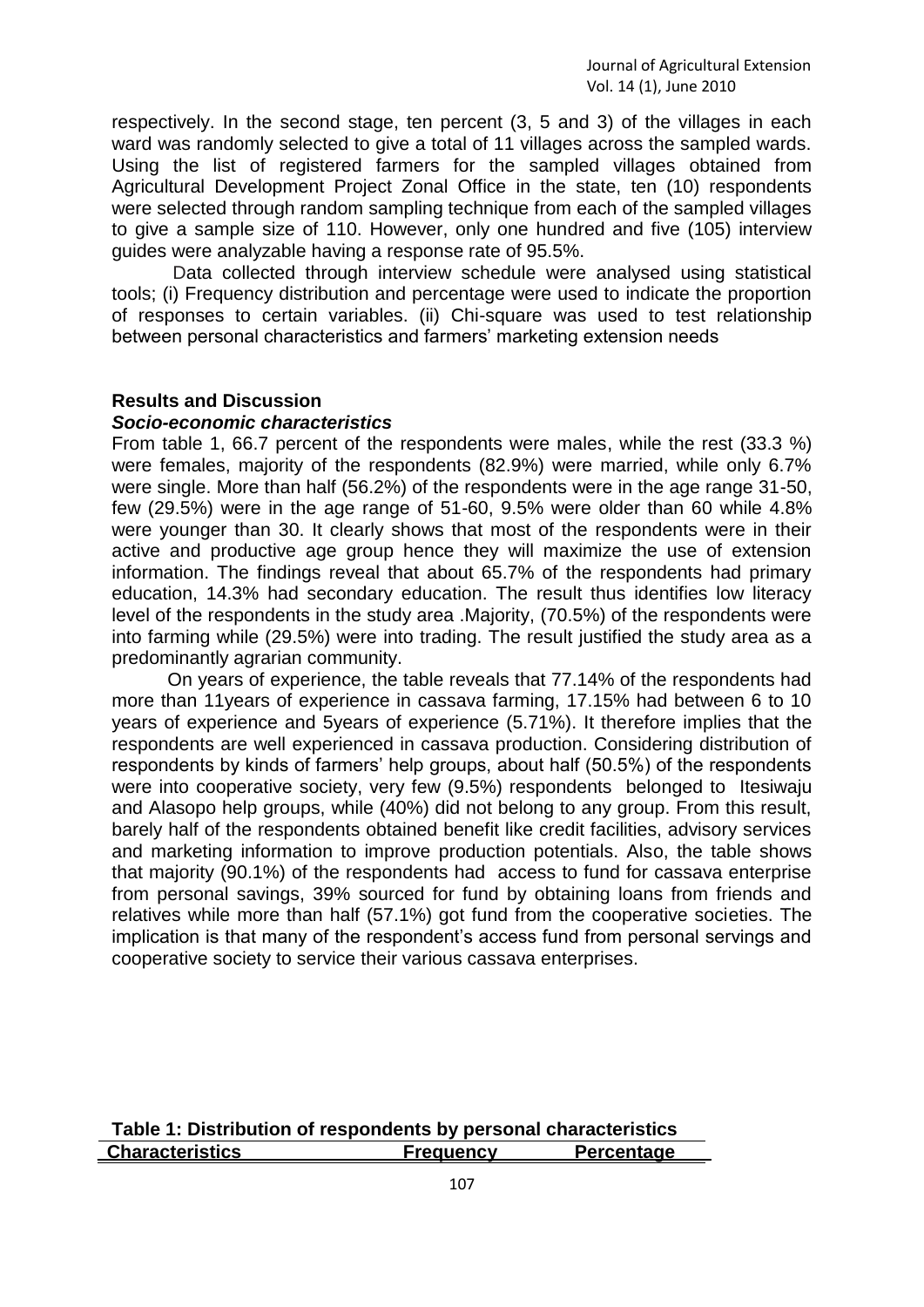| <b>Sex</b>                   |                |              |
|------------------------------|----------------|--------------|
| Male                         | 70             | 66.7         |
| Female                       | 35             | 33.3         |
| <b>Marital status</b>        |                |              |
| Single                       | $\overline{7}$ | 6.7          |
| <b>Married</b>               | 87             | 82.9         |
| Widow                        | 3              | 2.9          |
| Widower                      | $\mathbf{1}$   | $\mathbf{1}$ |
| Separated                    | $\overline{7}$ | 6.7          |
| Age                          |                |              |
| < 30                         | 5              | 4.7          |
| $31 - 40$                    | 21             | 20           |
| 41-50                        | 38             | 36.2         |
| 51-60                        | 31             | 29.6         |
| ≥60                          | 10             | 9.5          |
| <b>Education level</b>       |                |              |
| Secondary                    | 15             | 14.3         |
| Primary                      | 69             | 65.7         |
| No formal                    | 21             | 20.0         |
| <b>Primary Occupation</b>    |                |              |
| Farming                      | 74             | 70.5         |
| Trading                      | 31             | 29.5         |
| <b>Experience</b>            |                |              |
| $\leq 5$                     | 6              | 5.71         |
| $6 - 10$                     | 18             | 17.15        |
| $\geq 11$                    | 81             | 77.14        |
| <b>Types of Help Group</b>   |                |              |
| None                         | 42             | 40.0         |
| Cooperative                  | 63             | 60.0         |
| *Sources of finance          |                |              |
| Personal servings            | 95             | 90.5         |
| <b>Bank credit</b>           | $\overline{2}$ | 1.9          |
| <b>Friends and relatives</b> | 41             | 39.0         |
| Cooperative society          | 60             | 57.1         |
| $*$ Martinia Decen           |                |              |

*\*Multiple Responses* 

## **Distribution of Respondents by Sources of Marketing Information**

Table 2 indicates that (61%) of the respondents had access to marketing information from other farmers, majority (85.7%) from traders, and 2.9% obtained from the extension agents. This implies that many of them had access to marketing information through traders and this further shows the reason for extension to assist in the area of marketing so that farmers are encouraged to adopt innovations.

# **Table 2: Distribution of cassava farmers' sources of marketing information**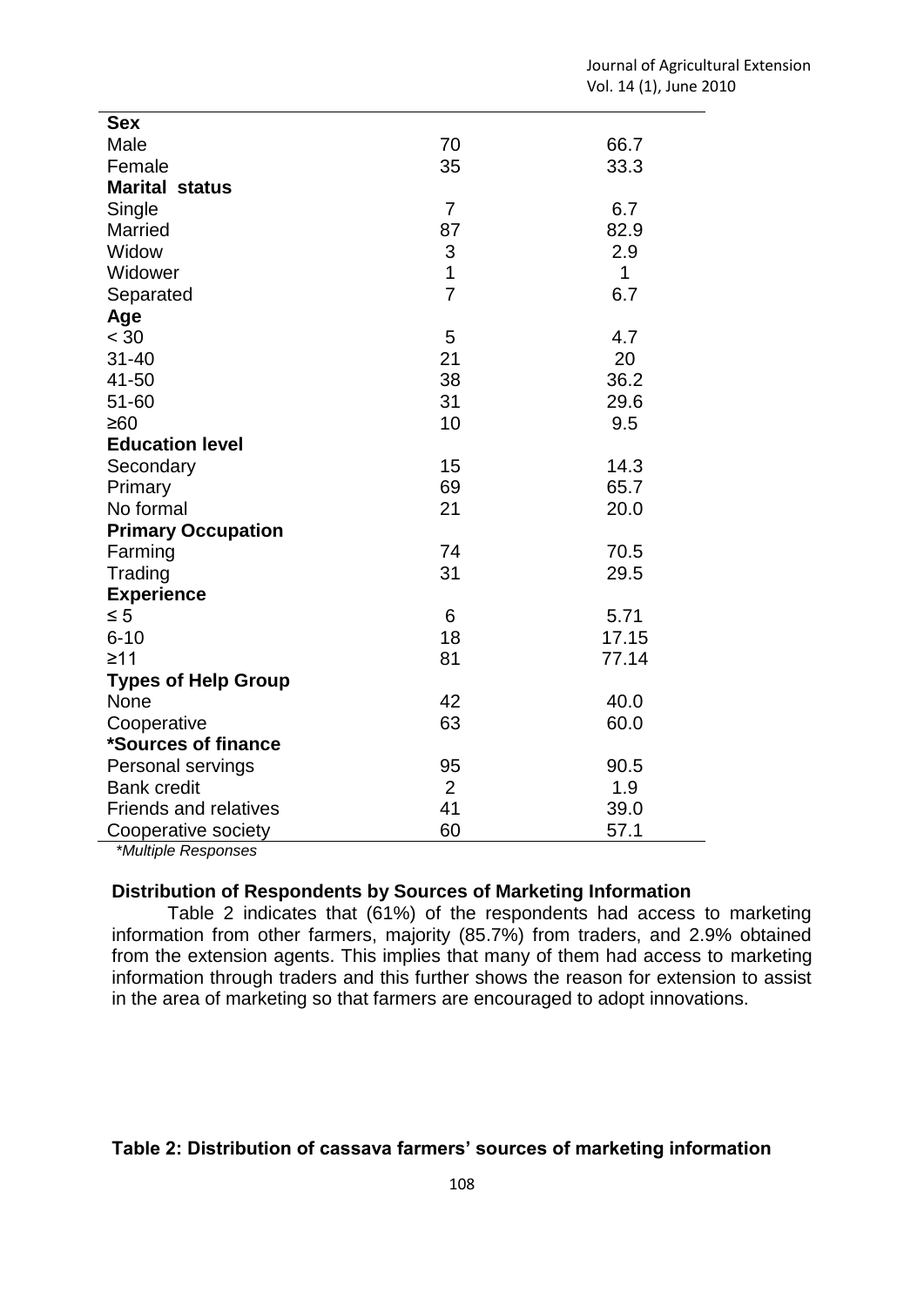Journal of Agricultural Extension Vol. 14 (1), June 2010

| <b>Marketing Information</b> | *Frequency | Percentage % |
|------------------------------|------------|--------------|
| <b>Extension agent</b>       |            | 2.9          |
| <b>Traders</b>               | 90         | 85.7         |
| Cooperative                  | 56         | 53.3         |
| Other farmers                | 64         | 61.0         |
| $*11111$ Designation         |            |              |

*\*Multiple Responses*

### **Cassava Farmers' Marketing Needs**

Table 3 shows the various areas of marketing in which farmers need assistance. On market category, all respondents (100%) need assistance in linking various market channels (100%), majority need produce and product market prices (62.9%), need assistance on market location for produce and products (66.7%) This implies that cassava farmers are in great need of assistance regarding marketing strategy to improve their enterprise and thereby boost their income. Links to credit sources was needed to a large extent by majority (88.6%) of the respondents. This confirms that credit sources available to farmers were their personal savings and therefore will need more sources of credit to finance their business. Also, great number of the farmers responded they needed credit to purchase equipment (66.7%), finance processing (72.4%) and transportation (75.2%).

On information need of the farmers, the respondents need information to a large extent on available markets (82.9%) for their produce or products, Procedure for maximizing profit (90.5%) and exporting procedure (55.2%). Cassava farmers need, to a large extent, protection from infestation of pest and disease (60.0%). Cassava farmers need to a "large extent" training on processing to new products (81.9%), training on processing to meet export standard (70.5%), processing modern equipment (81.9%) and training on how to use modern equipment (82.9%). Furthermore, cassava farmers to a large extent need good road network (95.2%), movement from farm to market (73.3%), movement from village to town (75.2%), group transportation (63.8%), movement from farm to processing site (72.4%) and movement from processing site to market (70.5%).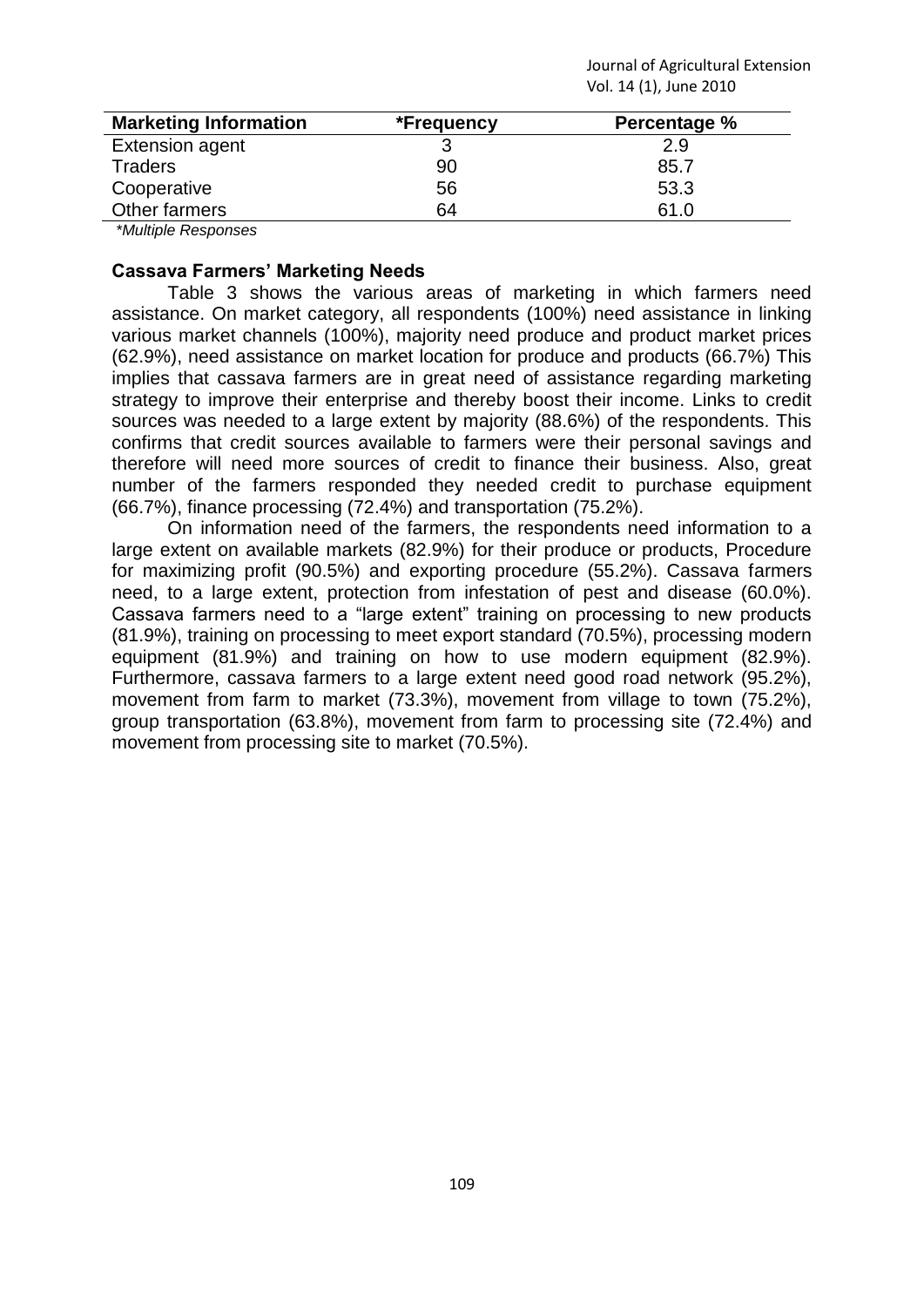## **Table 3: Distributions of Respondents According To Cassava Farmers' Marketing Needs**

| <b>Marketing Needs</b>                   | Large         | <b>Some Extent</b> | <b>Not At All</b> |
|------------------------------------------|---------------|--------------------|-------------------|
|                                          | <b>Extent</b> |                    |                   |
| <b>Marketing</b>                         |               |                    |                   |
| Marketing channels                       | 105(100.0)    |                    |                   |
| Produce and product market prices        | 66(62.9)      | 29(27.6)           | 10(9.8)           |
| Market location                          | 70(66.7)      | 24(22.9)           | 11(10.5)          |
| <b>Credit</b>                            |               |                    |                   |
| Link with credit sources                 | 93 (88.6)     | 12(11.4)           |                   |
| Credit purchase of equipment             | 70(66.7)      | 21(20.0)           | 14(13.3)          |
| Credit for paying labour                 | 42(40.0)      | 47(44.8)           | 16(15.2)          |
| To finance processing                    | 76(72.4)      | 24(22.9)           | 5(4.8)            |
| To finance transportation                | 79(75.2)      | 22(21.0)           | 4(3.8)            |
| To purchase equipment                    | 61(58.1)      | 29(27.6)           | 15(14.3)          |
| <b>Information</b>                       |               |                    |                   |
| Introducing farmer to those that can buy | 87 (82.9)     | 11(10.5)           | 7(6.7)            |
| his/her produce                          |               |                    |                   |
| Where to sell product                    | 65(61.9)      | 31(29.5)           | 9(8.6)            |
| Market location                          | 68(64.8)      | 31(29.5)           | 6(5.7)            |
| <b>Exporting procedure</b>               | 58(55.2)      | 38(36.2)           | 9(8.6)            |
| Advantage of selling beyond farm gate    | 44(41.9)      | 55(52.4)           | 6(5.7)            |
| Procedure for maximizing profit          | 95(90.5)      | 8(9.6)             | 2(1.9)            |
| <b>Storage</b>                           |               |                    |                   |
| Protection from infestation of pest and  |               |                    |                   |
| disease                                  | 63(60.0)      | 32(30.5)           | 10(9.5)           |
| Storage method for cassava               | 39(37.1)      | 51(48.6)           | 15(14.3)          |
| Storage method for products              | 40(38.1)      | 46(43.8)           | 19(18.1)          |
| <b>Processing</b>                        |               |                    |                   |
| Training on processing to new products   | 86(81.9)      | 15(14.3)           | 4(3.8)            |
| Training on processing to meet export    |               |                    |                   |
| standard                                 | 74(70.5)      | 26(24.8)           | 5(4.8)            |
| Modern processing equipment              | 86(81.9)      | 14(13.3)           | 5(4.8)            |
| Training on skill for operating modern   |               |                    |                   |
| equipment                                | 87(82.9)      | 14(13.3)           | 4(3.8)            |
| <b>Transportation</b>                    |               |                    |                   |
| Good road network                        | 100(95.2)     | 3(2.9)             | 2(1.9)            |
| Means of transportation from farm to     |               |                    |                   |
| market                                   | 77(73.3)      | 19(18.1)           | 9(8.6)            |
| Means of transportation from village to  |               |                    |                   |
| town                                     | 79(75.2)      | 17(16.2)           | 9(8.6)            |
| Group transportation for cost reduction  | 67(63.8)      | 33(31.4)           | 5(4.8)            |
| Means transportation from farm to        |               |                    |                   |
| processing site                          | 76(72.4)      | 23(21.9)           | 6(5.7)            |
| Means of transportation from processing  |               |                    |                   |
| site to market                           | 74(70.5)      | 24(22.9)           | 7(6.7)            |

*\*Figures in parentheses are percentages*

# *Test of hypothesis*

The Chi-square analysis on table 5 tested relationship between personal characteristics of cassava farmers and farmers' marketing extension needs. Results showed that sex, marital status, education, primary occupation, Cassava farming experience  $(\chi^2 = 260.71, 11.667, 50.057, 17.610, \text{ and } 70.714, P < 0.05$  respectively) of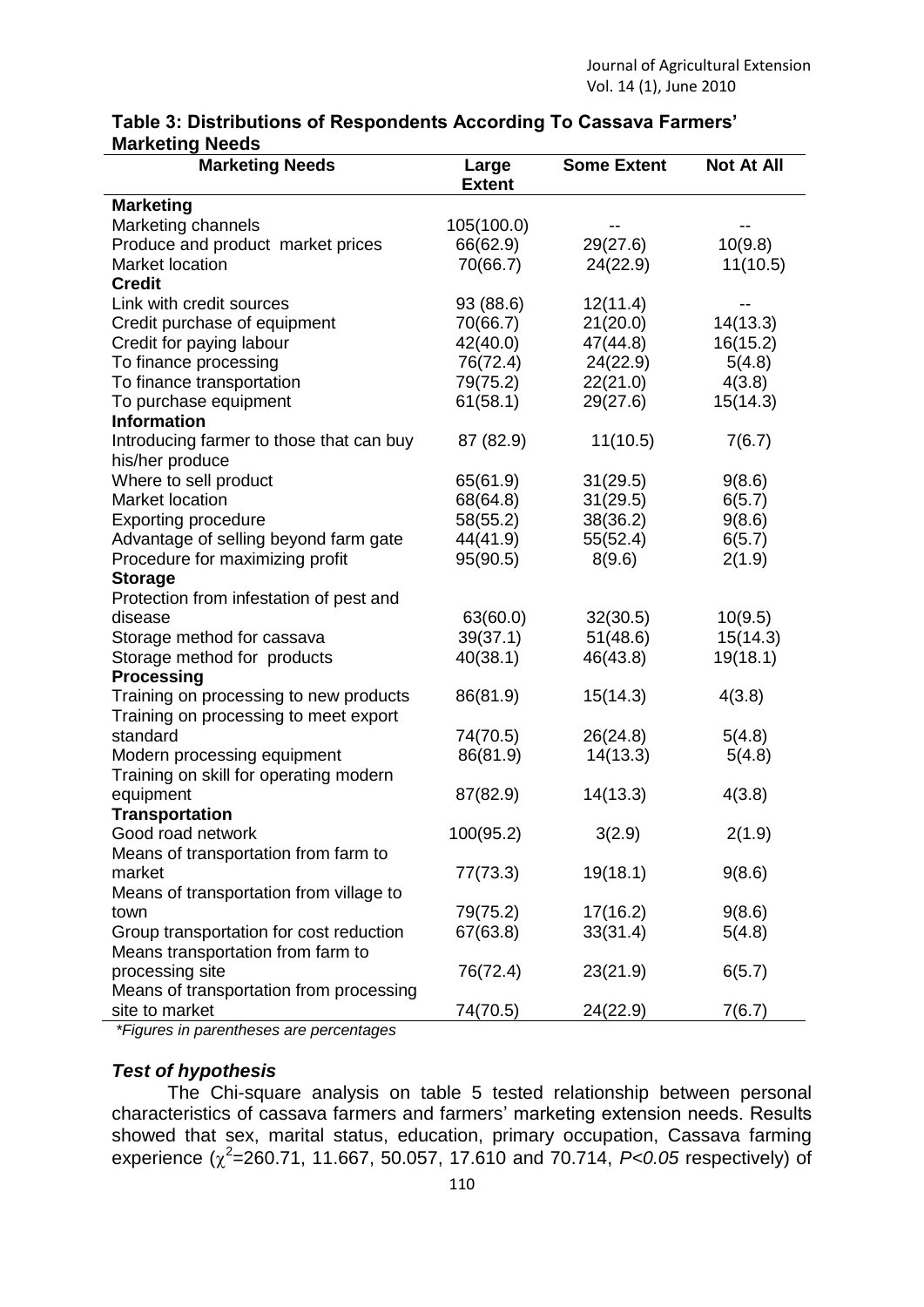the respondents were statistically significant. The relationship between marketing extension needs and age of the farmers, Cassava association membership and religion ( $\chi^2$ =39.333, 3.438 and 2.752 respectively) of the respondents were not significant at *P<0.05*. Sex of the respondents may be significant because majority were male and will need assistance in marketing. Nweke, (2002) corroborates this finding that men worked predominantly on land clearing, ploughing and planting which are production activities. That of marital status may be true because cassava is a good source of income generation for household. Ogundari and Ojo (2007) also validated this finding that cassava serves as a source of income generation for households.

Primary occupation had a significant relationship with marketing extension needs since the primary occupation of most respondents was farming and will therefore need assistance of extension agents in handling increased productivity which comes from the cultivation of improved varieties. Erahbor and Emokaro (2007) stated that improved varieties produce higher yield. Therefore, Cassava farming experience had a significant relationship between marketing extension needs of farmers. This could be because as the farmers gain more experience their productivity increases but because cassava is a crop that does not have long shelf life, farmers will need assistance on marketing.

| <b>Variable</b>                   | df | $\chi^2$ | <b>Significant</b><br>level | <b>Decision on</b><br>significance |
|-----------------------------------|----|----------|-----------------------------|------------------------------------|
| <b>Sex</b>                        | 1  | 11.667   | .001                        | Significant                        |
| <b>Marital status</b>             | 4  | 260.71   | .000                        | Significant                        |
| Age                               | 34 | 39.333   | .243                        | Not Significant                    |
| Education                         | 2  | 50.057   | .000                        | Significant                        |
| Primary occupation                | 1  | 17.610   | .000                        | Significant                        |
| Cassava farming<br>experience     | 29 | 70.714   | .000                        | Significant                        |
| Cassava association<br>membership | 1  | 3.438    | .064                        | Not Significant                    |
| Religion<br>$\overline{ }$        | 1  | 2.752    | .097                        | Not Significant                    |

| Table 4: Chi-Square Result Showing Relationship between Personal |
|------------------------------------------------------------------|
| <b>Characteristics and Farmers' Marketing Extension Needs</b>    |

*df- Degree of freedom 2 - Chi-value*

### **Conclusion**

The conclusion of the finding indicated that, majority of the cassava farmers had low level of education but are well experienced in cassava production. Personal savings was their major source of finance and that the major source of marketing information for the famers were trader hence, the needs for agricultural extension agents to assist in the area of marketing so that farmers will be encouraged to adopt innovations. Cassava farmers are therefore in great need of assistance in marketing of cassava and its products

#### **Recommendations**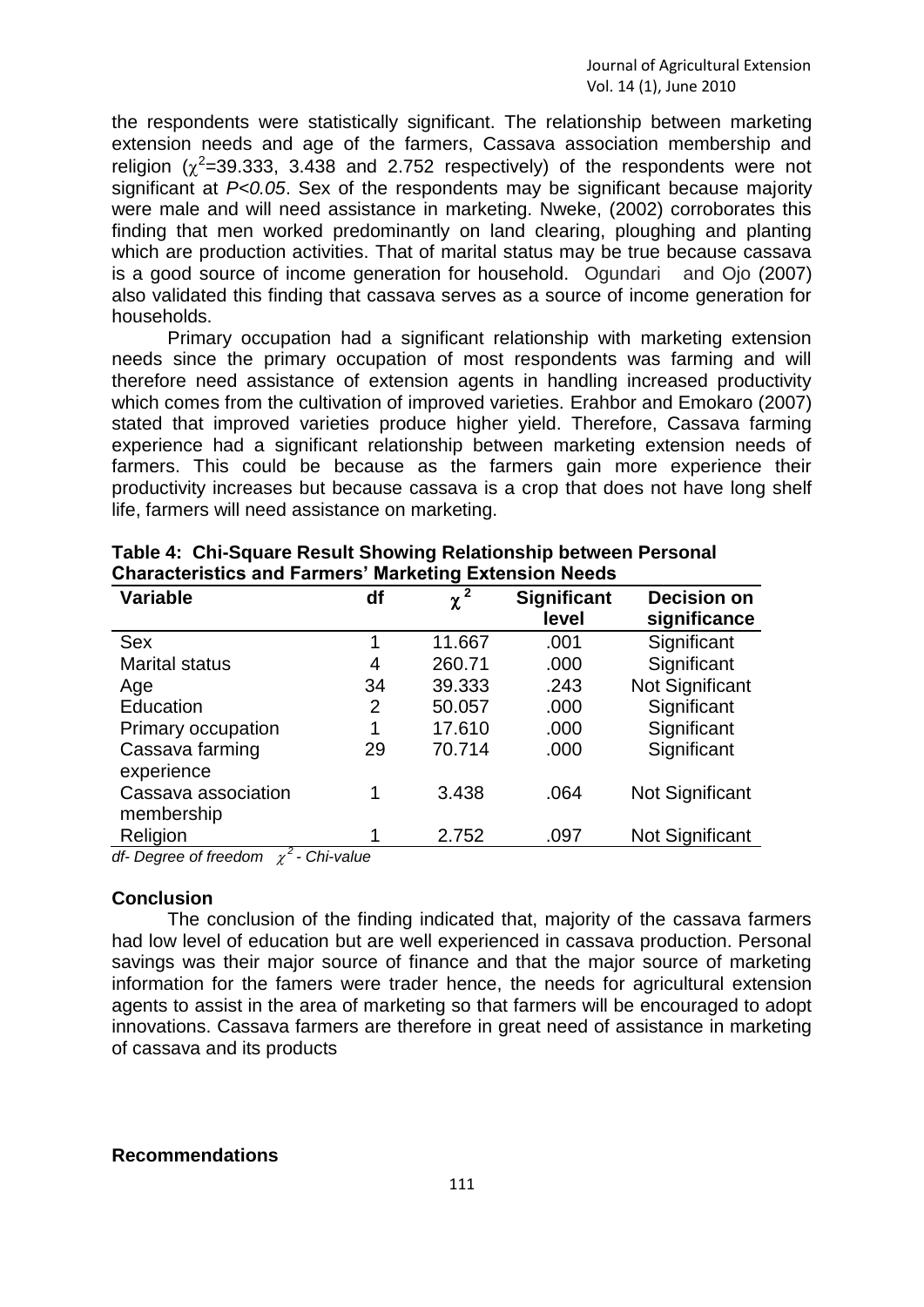Based on the findings of the study, the following recommendations are hereby suggested.

- Extension agents should take conscious effort to encourage the farmers to form a formidable association that will help the cassava farmers in maintaining a profitable price for their produce.
- Agricultural extension system should train extension agents on issues relating to marketing of agricultural commodities. Agricultural marketing techniques should be incorporated into agricultural extension delivery packages.
- Government and NGOs (Non-governmental organizations) should organize seminar and workshops more frequently in order to educate farmers on information regarding cassava production and marketing.

## **References**

- Adegeye, A. J. and Dittoh, J.S (1985): *Essentials of Agricultural Economics*. Impact Publishers Nigeria. Ltd, Ibadan, Nigeria. Pp 49,165.
- Erahbor P.O. and Emokaro C.O. (2007): *Economic Importance of Cassava*. In Erahbor P.O., Azaiki, S.S. and Ingawa S.A.(eds) Cassava the White Gold. Project Initiative Publication. Benin. Pp 1-22.
- Ezedinma C.I., Kormawa P.M., Manyong V.M. and Dixon A.G.O.(2007): Challenges, opportunities, and strategy for cassava sub-sector development in Nigeria, In R. Kapinga, R. Kingamkono, M. Msabaha, J. Ndunguru, B. Lemaga and G. Tusiime (eds) Opportunities for Poverty Alleviation and Sustainable Livelihoods in Developing Countries. Proceedings of the Thirteenth Triennial Symposium of the International Society for Tropical Root Crops (ISTRC). Held at AICC Arusha, Tanzania, 10 - 14 November 2003, Pp 627 – 640.
- FAO (2002): Agricultural Marketing Extension. FAO TCP/SAF/0065, No 1 Pg1-24 http://www.nda.agric.za/docs/GenPub/1AgriMarketExtension.pdf
- FAO, (1997): Marketing Improvement in the Developing World: what happens and what we have learned, In Abbott J. C. (ed), Food and agricultural marketing improvements. Rome: Italy. pp1-16.
- FAO (2009): Cassava Production for countries by commodities. Food and Agricultural commodities production. www.faostat.fao.org .Date retrieved 10/01/2010
- Nweke Felix Dustan S.O Spencer and John K. Lynan (2002): *The Cassav Transformation African's Best-Kept Secret*. Ibadan. International Institute of Tropical Agriculture (IITA). Pp 188.
- Nweke, F.I., Ugwu, B.O, Dixon, A.G.O., Asadu and Ajobo, O. (1997): Cassava Production in Nigeria: A Function of Farmers Access to Market and to Improve Production and Processing Technology. COSCA working paper No. 21 COSCA, IITA Ibadan, Nigeria.
- Ogundari K.and Ojo *S*. O. *(2007):* An Examination of Technical, Economic and Allocative Efficiency of Small Farms: The Case Study of Cassava Farmers in Osun State of Nigeria. *Bulgarian Journal of Agricultural Science, National Centre for Agrarian Sciences.* 13, 185-195.
- Posavac, E.J., Carey, R.G. (1992). *Program Evaluation: Methods and Case Studies.*  Prentice-Hall, Englewood Cliffs, NJ, Pp. 100–117.